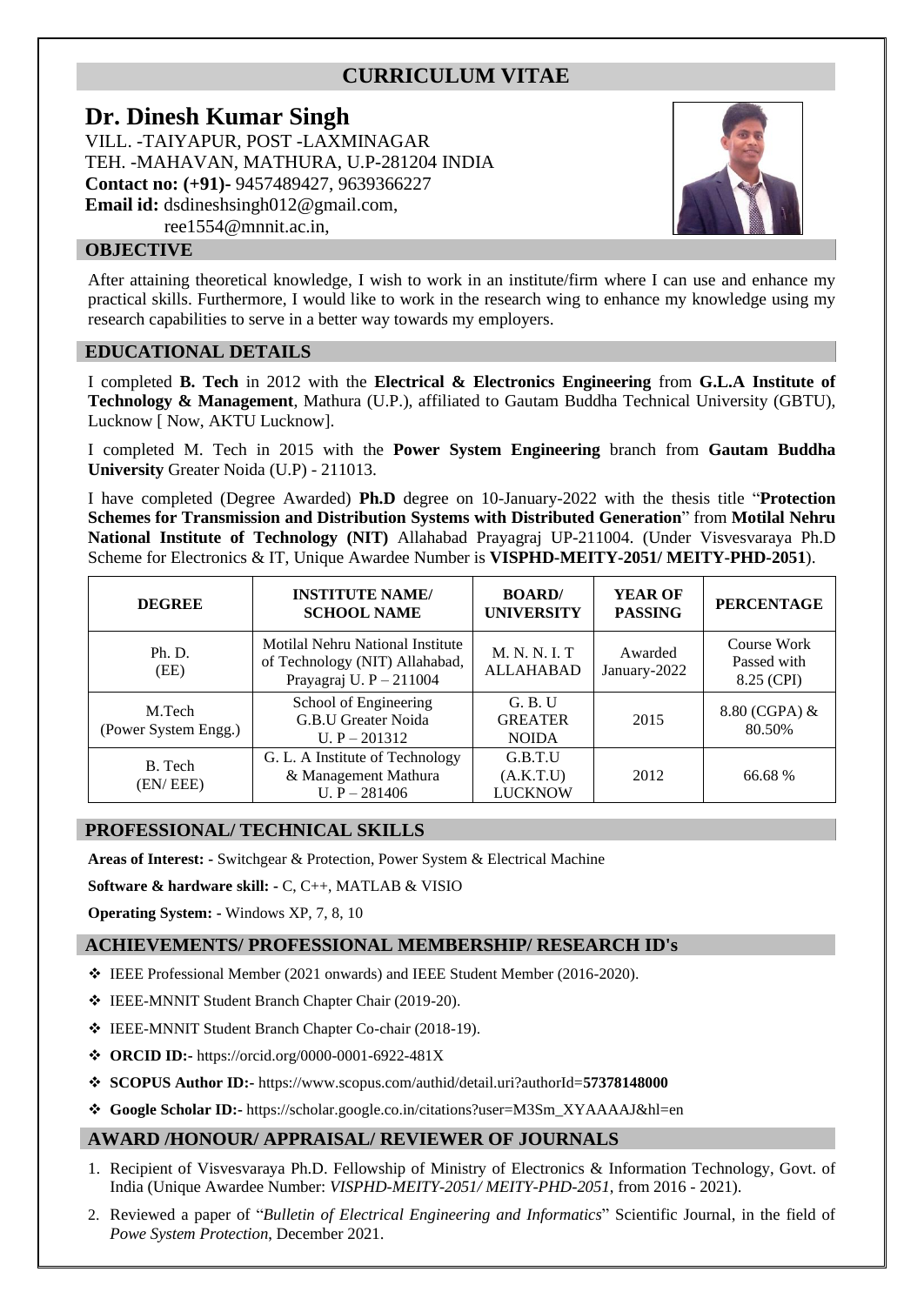## **SEMINAR, TRAINING AND DISSERTATION**

#### ❖ **COMPLETE PROJECT IN B. TECH**

- 1. *DIRECT TORQUE CONTROL (D.T.C) OF THREE PHASE INDUCTION MOTOR BY USING "LABVIEW" and MATLAB/ SIMULINK. (*Team Size: 4).
- 2. Present a Seminar on **"***MAGNETO HYDRO-DYNAMICS (M. H. D) POWER GENERATION***"** in B. TECH.
- 3. Summer training *on "INDIAN OIL CORPORATION LIMITED" MATHURA (PROJECT ON THERMAL POWER STATION)".*
- ❖ **COMPLETE DISSERTATION IN M. TECH**
- 1- *Thesis title "Protection of Fault in Power System using MATLAB/Simulink"*
- 2- Present a *Seminar on* "*LOAD MONITORING***"** in M. TECH.
- 3- *Mini project on* "*WIND POWER GENERATION BY USING DFIG"* in M. TECH*.*
- ❖ **THESIS TITLE FOR DOCTOR OF PHILOSOPHY (Ph.D):**

#### ✓ *"Protection Schemes for Transmission and Distribution Systems with Distributed Generation"*

#### **WORK EXPERIENCE**

| Sr. No. | <b>Name of Post</b>        | Date of Joining   | Date of Leaving | <b>Name of Employer</b>                                     | <b>Cons. Pay</b>          |
|---------|----------------------------|-------------------|-----------------|-------------------------------------------------------------|---------------------------|
| 1.      | <b>Electrical Engineer</b> | 06-July-2012      | 12-July-2013    | Krishna Electrical Industries<br>Limited, Gwalior, MP INDIA | Salary<br>$25,000/-$      |
| 2.      | <b>Visiting Faculty</b>    | 04-August-2015    | 08-January-2016 | MNNIT Allahabad,<br>Prayagraj, UP INDIA                     | Salary<br>$30,000/-$      |
| 3.      | Research Scholar           | 09-January-2016   | 16-July-2021    | MNNIT Allahabad,<br>Prayagraj, UP INDIA                     | Stipendiary<br>$52,500/-$ |
| 4.      | <b>Assistant Professor</b> | 25-September-2021 | Till Date       | SIET, Jhalwa, Prayagraj<br>(Allahabad) UP INDIA             | Salaried                  |

## **Conferences/ Seminar/ Workshops/ Faculty Development program etc.**

- **1. Two days workshop on LabVIEW & its application**, on 16 to17 April 2014, at **GBU Greater Noida UP India**.
- $2.$ **st International conference, Innovation Techniques in engineering & management**, on 2nd May 2015, at **Surya Group of Institution, Lucknow UP India**.
- **3. Role of IEEE on probable solutions to energy and environmental problems faced by third world countries**, on 4th October 2016 at **Motilal Nehru National Institute of Technology Allahabad UP India.**
- **4. IEEE region 10 Humanitarian Technology Conference 2016**, on 21 to 23 December 2016, at **Dayalbagh educational institute Agra UP India**.
- **5. Global initiative of academic networks (GIAN),** on 1 to 14 December 2016 (two week), at **Motilal Nehru National Institute of Technology Allahabad UP India, in the course "Information Technology service management (ITSM-2016)".**
- **6. Global initiative of academic networks (GIAN),** on 26 to 30 December 2016 (one week), at **Motilal Nehru National Institute of Technology Allahabad UP India, in the course "Power System Volt/VAR Control and Voltage Stability (PSCVS-2017)".**
- **7. 4 th International conference on power control and embedded systems,** on 9 to 11 March 2017, at **Motilal Nehru National Institute of Technology Allahabad UP India.**
- **8.** Acted as **student coordinator** in **Summer Internship Program in Electrical Engineering 2017 (SIPEE-2017)**  on **19 June to 14 July, 2017** at **Motilal Nehru National Institute of Technology Allahabad UP India,**
- **9. Global initiative of academic networks (GIAN),** on 13 to 17 November 2017 (one week), at **Motilal Nehru National Institute of Technology Allahabad UP India, in the course "Integration of High Penetration of Solar and Wind Power in Power Systems: Experiences and Challenges".**
- **10. Five day short-term course** on **Modeling and Simulation of Renewable energy System,** on 28th May to 1st June, 2018, **at Motilal Nehru National Institute of Technology Allahabad UP India and National Institute of Technical Teachers Training and Research, Chandigarh, India**
- **11.** Acted as **student coordinator** in **Summer Internship Program in Electrical Engineering 2018 (SIPEE-2018)**  on **11 June to 06 July, 2018** at **Motilal Nehru National Institute of Technology Allahabad UP India.**
- **12. Visvesvaraya Ph.D scheme for electrical & IT/ITES fourth workshop for presentation of research work,** on 13 to15 September, 2018, at **Malaviya National Institute of Technology (MNIT), Jaipur, Rajasthan India.**
- **13. 5th IEEE Uttar Pradesh Section International Conference on Electrical, Electronics and Computer Engineering (UPCON-2018),** on 02 to 04 November, 2018, at **Madan Mohan Malaviya University of Technology, Gorakhpur, UP India.**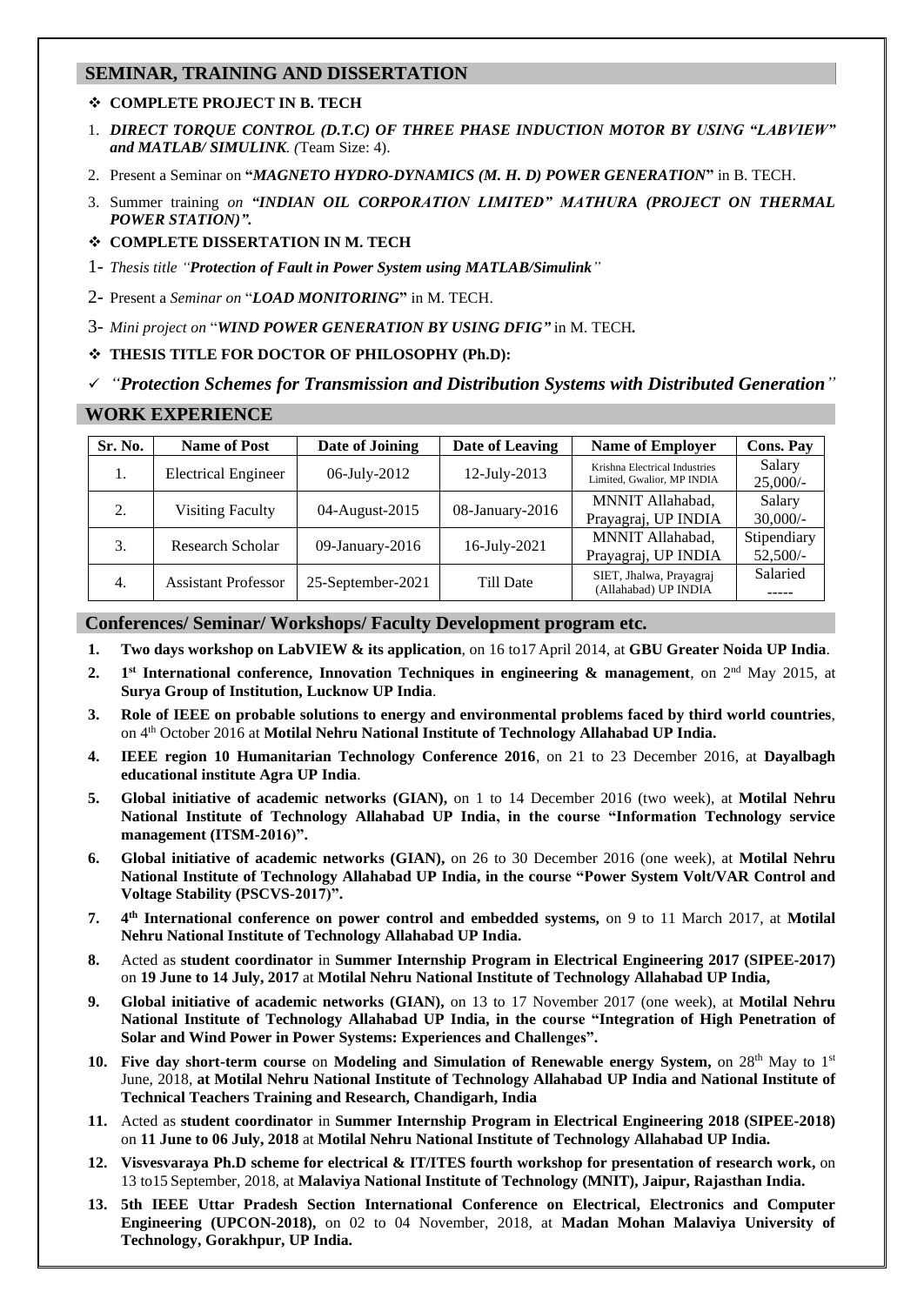- **14. AICTE Sponsored one week online short-term training program on integration of renewable energy sources,** on 02 to 07 November, 2020, at **Arya College of Engineering & IT Jaipur Rajasthan India.**
- **15.** Online short-term course *on* "**UNPACKING E-MOBILITY TECHNOLOGIES FOR INDIA**" *from* November 20 to 24, 2021, *organized by* **Electrical Engineering Department, M. N. National Institute of Technology Allahabad, Prayagraj** *under the* **S**cheme for **P**romotion of **A**cademic and **R**esearch **C**ollaboration (**SPARC**) *of*  Ministry of Education, Govt. of India, *for the project titled* **"E-Mobility: An Electricity Grid Perspective (P1542)".**
- **16.** Online workshop on **Applications of MAchine Learning in SiGnal, ImAge & CoMputer Vision (AMALGAM-2021), "A discussion & collaboration forum for the Academic and Industrial Researchers working in the field of Machine Learning, Deep Learning and their various applications"** from December 27 to 31, 2021, conducted and organised by IEEE Young Professionals Affinity Group UP Section, IEEE Signal Processing Society UP Chapter and BTKIT Dwarahat, Uttarakhand, India.

#### **REFERENCES**

| 1101, 1101100011 110111011 D111611,              |
|--------------------------------------------------|
| Professor, EED, Motilal Nehru National Institute |
| of Technology (NIT) Allahabad, UP, India.        |
| Email: asheesh@mnnit.ac.in                       |
| Contact No.:09455133600                          |

**Prof. Asheesh Kumar Singh,**

#### **Dr. Soumya Ranjan Mohanty,**

Associate Professor, EED, Indian Institute of Technology (IIT-BHU), Varanasi, UP, India. Email: [soumya.eee@iitbhu.ac.in](mailto:soumya.eee@iitbhu.ac.in) Contact No.:09554575150

#### **PERSONAL DETAILS**

| <b>NAME</b>           | : Dr. DINESH KUMAR SINGH |
|-----------------------|--------------------------|
| <b>FATHER'S NAME</b>  | : Mr. PHOOL SINGH        |
| <b>MOTHR'S NAME</b>   | : Mrs. GEETA DEVI        |
| <b>MARITAL STATUS</b> | : MARKIED                |
| <b>LANGUAGE KNOWN</b> | : ENGLISH, HINDI         |
| <b>NATIONALITY</b>    | : INDIAN                 |
| <b>DATE OF BIRTH</b>  | : $10/MARCH/1990$        |
| <b>DECLARATION</b>    |                          |

I do hereby declare that the above information furnished by me is true to the best of my knowledge and belief.

DATE: DINESH KUMAR SINGH

PLACE:

# **Thesis Supervised**

| <b>B.Tech Students</b> |                                                                            |                                                                   |                                         |  |  |
|------------------------|----------------------------------------------------------------------------|-------------------------------------------------------------------|-----------------------------------------|--|--|
| S. No.                 | <b>Research Topic</b>                                                      | <b>Name of Student</b>                                            | Completion/<br><b>Registration Year</b> |  |  |
| 1.                     | Fault Detection in 3-Phase Transmission<br>Line by using MATLAB/Simulation | Shobhit Kumar, Sunil Yadav, Sandeep<br>Kumar Verma, Jogendra Ydav | 2022                                    |  |  |
| $\overline{2}$ .       | Grid Connected Solar Inverter                                              | Anurag Mishra, Sanjeev Mishra,<br>Navnish Kumar                   | 2022                                    |  |  |

#### **Publications:**

- [1]. **D. K. Singh,** A. K. Singh and S. R. Mohanty, "Coordination of Dual-Setting Overcurrent and Distance Relays for Meshed Distribution Networks with DGs and DVR", *Smart Science, Taylor & Francis,* **(Accepted).**
- [2]. **D. K. Singh**, "Testing of circuit breaker and over current relay implementation by using MATLAB/SIMULINK", **"***HCTL Open International Journal of Technology Innovations and Research (IJTIR)*", vol. 14, pp. 1-13 April 2015. **e-ISSN:** 2321-1814**, ISBN (Print):** 978-1-62951-946-3**, Impact factor:** 1.3972
- [3]. **D. K. Singh**, S. K. Bhukesh and S. Singh, "Protection of Load in Electrical Power System by Using Arc Extinguish System and relay in MATLAB/SIMULINK", **"***HCTL Open International Journal of Technology*